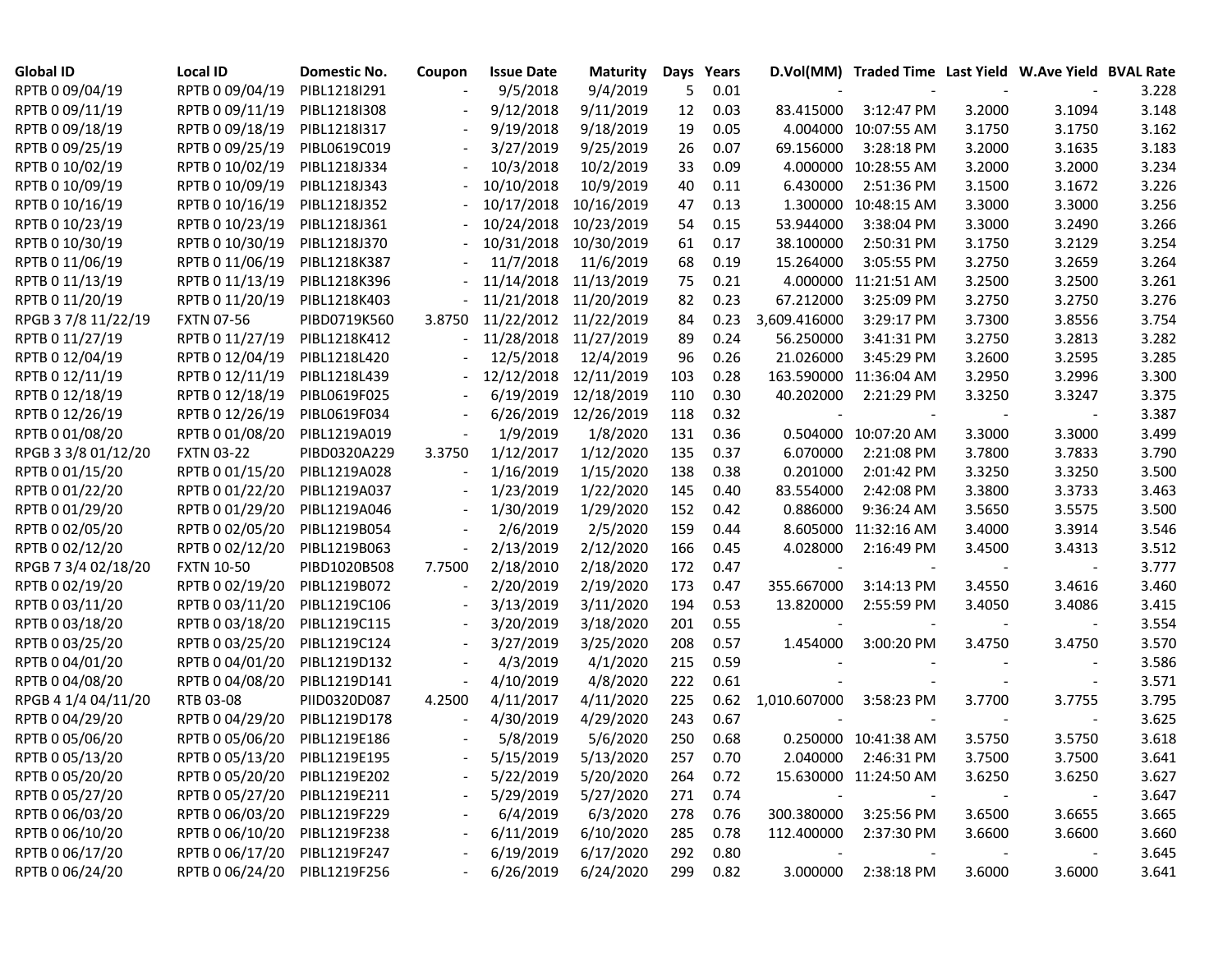| <b>Global ID</b>     | <b>Local ID</b>   | Domestic No. | Coupon  | <b>Issue Date</b> | <b>Maturity</b>                     | Days | Years |              | D.Vol(MM) Traded Time Last Yield W.Ave Yield BVAL Rate |        |                          |       |
|----------------------|-------------------|--------------|---------|-------------------|-------------------------------------|------|-------|--------------|--------------------------------------------------------|--------|--------------------------|-------|
| RPTB 0 07/08/20      | RPTB 0 07/08/20   | PIBL1219G264 |         | 7/10/2019         | 7/8/2020                            | 313  | 0.86  |              |                                                        |        |                          | 3.666 |
| RPTB 0 07/22/20      | RPTB 0 07/22/20   | PIBL1219G273 |         | 7/24/2019         | 7/22/2020                           | 327  | 0.90  |              | 108.210000 11:23:03 AM                                 | 3.6900 | 3.6825                   | 3.683 |
| RPTB 0 08/05/20      | RPTB 0 08/05/20   | PIBL1219H281 |         | 8/7/2019          | 8/5/2020                            | 341  | 0.93  | 23.680000    | 3:41:36 PM                                             | 3.6350 | 3.6407                   | 3.660 |
| RPGB 7 1/4 08/19/20  | RTB 10-01         | PIID1020H015 | 7.2500  | 8/19/2010         | 8/19/2020                           | 355  | 0.97  | 1.000000     | 2:22:37 PM                                             | 3.7000 | 3.7000                   | 3.815 |
| RPTB 0 08/19/20      | RPTB 0 08/19/20   | PIBL1219H290 |         | 8/20/2019         | 8/19/2020                           | 355  | 0.97  | 180.623000   | 3:40:17 PM                                             | 3.6500 | 3.6483                   | 3.649 |
| RPGB 3 3/8 08/20/20  | <b>FXTN 05-73</b> | PIBD0520H735 | 3.3750  | 8/20/2015         | 8/20/2020                           | 356  | 0.98  | 559.600000   | 3:24:25 PM                                             | 4.0000 | 3.8374                   | 3.814 |
| RPGB 6 1/8 09/16/20  | <b>FXTN 10-51</b> | PIBD1020I510 | 6.1250  | 9/16/2010         | 9/16/2020                           | 383  | 1.05  |              | 80.000000 11:00:59 AM                                  | 3.7200 | 3.7200                   | 3.720 |
| RPGB 5 7/8 12/16/20  | <b>FXTN 10-52</b> | PIBD1020L525 | 5.8750  | 12/16/2010        | 12/16/2020                          | 474  | 1.30  |              | 1.000000 11:42:28 AM                                   | 3.8850 | 3.8850                   | 3.844 |
| RPGB 4 1/4 01/25/21  | <b>FXTN 03-23</b> | PIBD0321A236 | 4.2500  | 1/25/2018         | 1/25/2021                           | 514  | 1.41  |              |                                                        |        |                          | 3.861 |
| RPGB 7 3/8 03/03/21  | RTB 10-02         | PIID1021C027 | 7.3750  | 3/3/2011          | 3/3/2021                            | 551  | 1.51  | 2.500000     | 3:21:53 PM                                             | 3.8850 | 3.8850                   | 3.843 |
| RPGB 3 1/2 03/20/21  | <b>FXTN 07-57</b> | PIBD0721C574 | 3.5000  | 3/20/2014         | 3/20/2021                           | 568  | 1.56  | 103.000000   | 2:52:04 PM                                             | 3.8500 | 3.8497                   | 3.840 |
| RPGB 6 1/2 04/28/21  | <b>FXTN 10-53</b> | PIBD1021D531 | 6.5000  | 4/28/2011         | 4/28/2021                           | 607  | 1.66  |              | 60.000000 10:18:43 AM                                  | 3.8500 | 3.8500                   | 3.848 |
| RPGB 4 7/8 06/13/21  | RTB 03-09         | PIID0321F092 | 4.8750  | 6/13/2018         | 6/13/2021                           | 653  | 1.79  | 947.082100   | 3:57:17 PM                                             | 3.9000 | 3.8927                   | 3.896 |
| RPGB 5 3/4 10/20/21  | RTB 10-03         | PIID1021J039 | 5.7500  | 10/20/2011        | 10/20/2021                          | 782  | 2.14  |              | 1.700000 11:58:17 AM                                   | 3.8900 | 3.8900                   | 3.930 |
| RPGB 5 3/4 11/24/21  | <b>FXTN 10-55</b> | PIBD1021K551 | 5.7500  | 11/24/2011        | 11/24/2021                          | 817  | 2.24  |              | 255.636000 10:35:35 AM                                 | 3.9100 | 3.9100                   | 3.924 |
| RPGB 63/8 01/19/22   | <b>FXTN 10-54</b> | PIBD1022G545 | 6.3750  | 7/19/2011         | 1/19/2022                           | 873  | 2.39  | 12.191622    | 3:49:16 PM                                             | 3.9250 | 3.9250                   | 3.969 |
| RPGB 4 01/26/22      | <b>FXTN 05-74</b> | PIBD0522A747 | 4.0000  | 1/26/2017         | 1/26/2022                           | 880  | 2.41  | 109.100000   | 3:05:48 PM                                             | 3.9000 | 3.8782                   | 3.877 |
| RPGB 15 03/14/22     | <b>FXTN 20-02</b> | PIBD2022C021 | 15.0000 | 3/14/2002         | 3/14/2022                           | 927  | 2.54  |              |                                                        |        |                          | 3.950 |
| RPGB 4 3/4 07/04/22  | <b>FXTN 03-24</b> | PIBD0322G247 | 4.7500  | 7/4/2019          | 7/4/2022 1,039                      |      | 2.85  | 1,304.100000 | 3:29:31 PM                                             | 3.9500 | 3.9844                   | 3.966 |
| RPGB 4 7/8 08/02/22  | <b>FXTN 10-56</b> | PIBD1022H562 | 4.8750  | 8/2/2012          | 8/2/2022 1,068                      |      | 2.92  |              |                                                        |        |                          | 3.986 |
| RPGB 4 3/4 09/13/22  | <b>FXTN 10-57</b> | PIBD1022I570 | 4.7500  | 9/13/2012         | 9/13/2022 1,110                     |      | 3.04  |              |                                                        |        |                          | 3.996 |
| RPGB 12 3/4 10/17/22 | <b>FXTN 20-03</b> | PIBD2022J033 | 12.7500 | 10/17/2002        | 10/17/2022 1,144                    |      | 3.13  |              |                                                        |        |                          | 4.004 |
| RPGB 4 5/8 12/04/22  | RTB 05-11         | PIID0522L114 | 4.6250  | 12/4/2017         | 12/4/2022 1,192                     |      | 3.26  | 295.530000   | 3:35:28 PM                                             | 3.9750 | 4.0184                   | 3.999 |
| RPGB 4 12/06/22      | <b>FXTN 10-58</b> | PIBD1022L585 | 4.0000  | 12/6/2012         | 12/6/2022 1,194                     |      | 3.27  |              |                                                        |        |                          | 3.948 |
| RPGB 13 02/20/23     | <b>FXTN 20-04</b> | PIBD2023B048 | 13.0000 | 2/20/2003         | 2/20/2023 1,270                     |      | 3.48  |              |                                                        |        |                          | 4.036 |
| RPGB 5 1/2 03/08/23  | <b>FXTN 05-75</b> | PIBD0523C752 | 5.5000  | 3/8/2018          | 3/8/2023 1,286                      |      | 3.52  | 56.000000    | 3:53:28 PM                                             | 4.0500 | 4.0200                   | 4.049 |
| RPGB 3 1/2 04/21/23  | <b>FXTN 07-58</b> | PIBD0723D588 | 3.5000  | 4/21/2016         | 4/21/2023 1,330                     |      | 3.64  |              | 14.935000 11:29:55 AM                                  | 4.0750 | 4.0730                   | 4.098 |
| RPGB 11 7/8 05/29/23 | <b>FXTN 20-05</b> | PIBD2023E054 | 11.8750 | 5/29/2003         | 5/29/2023 1,368                     |      | 3.75  | 2.000000     | 3:22:03 PM                                             | 4.2000 | 4.2000                   | 4.060 |
| RPGB 3 1/4 08/15/23  | RTB 10-04         | PIID1023H046 | 3.2500  | 8/15/2013         | 8/15/2023 1,446                     |      | 3.96  | 66.811000    | 3:36:51 PM                                             | 4.1950 | 4.1872                   | 4.101 |
| RPGB 11 3/8 10/23/23 | <b>FXTN 20-06</b> | PIBD2023J068 | 11.3750 | 10/23/2003        | 10/23/2023 1,515                    |      | 4.15  |              |                                                        |        |                          | 4.097 |
| RPGB 6 1/4 03/12/24  | RTB 05-12         | PIID0524C129 | 6.2500  | 3/12/2019         | 3/12/2024 1,656                     |      | 4.53  | 2,304.400000 | 3:40:25 PM                                             | 4.1200 | 4.1179                   | 4.120 |
| RPGB 4 1/2 04/20/24  | <b>FXTN 07-59</b> | PIBD0724D595 | 4.5000  | 4/20/2017         | 4/20/2024 1,695                     |      | 4.64  |              |                                                        |        |                          | 4.133 |
| RPGB 12 3/8 06/03/24 | <b>FXTN 20-07</b> | PIBD2024F075 | 12.3750 | 6/3/2004          | 6/3/2024 1,739                      |      | 4.76  |              |                                                        |        |                          | 4.155 |
| RPGB 12 7/8 08/05/24 | <b>FXTN 20-08</b> | PIBD2024H086 | 12.8750 | 8/5/2004          | 8/5/2024 1,802                      |      | 4.93  |              |                                                        |        |                          | 4.167 |
| RPGB 4 1/8 08/20/24  | <b>FXTN 10-59</b> | PIBD1024H595 | 4.1250  | 8/20/2014         | 8/20/2024 1,817                     |      | 4.98  |              |                                                        |        |                          | 4.194 |
| RPGB 13 3/4 11/11/24 | <b>FXTN 20-09</b> | PIBD2024K091 |         |                   | 13.7500 11/11/2004 11/11/2024 1,900 |      | 5.20  |              |                                                        |        |                          | 4.190 |
| RPGB 5 3/4 04/12/25  | <b>FXTN 07-61</b> | PIBD0725D618 | 5.7500  | 4/12/2018         | 4/12/2025 2,052                     |      | 5.62  | 110.000000   | 3:59:21 PM                                             | 4.2570 | 4.2532                   | 4.253 |
| RPGB 12 1/8 04/14/25 | <b>FXTN 20-10</b> | PIBD2025D103 | 12.1250 | 4/14/2005         | 4/14/2025 2,054                     |      | 5.62  |              |                                                        |        |                          | 4.224 |
| RPGB 3 5/8 09/09/25  | <b>FXTN 10-60</b> | PIBD10251608 | 3.6250  | 9/9/2015          | 9/9/2025 2,202                      |      | 6.03  | 12.500000    | 3:55:40 PM                                             | 4.4800 | 4.3440                   | 4.334 |
| RPGB 12 1/8 10/20/25 | <b>FXTN 20-11</b> | PIBD2025J116 | 12.1250 | 10/20/2005        | 10/20/2025 2,243                    |      | 6.14  |              |                                                        |        |                          | 4.264 |
| RPGB 18 1/4 11/29/25 | <b>FXTN 25-01</b> | PIBD2525K015 | 18.2500 | 11/29/2000        | 11/29/2025 2,283                    |      | 6.25  |              |                                                        |        | $\overline{\phantom{a}}$ | 4.271 |
| RPGB 10 1/4 01/19/26 | <b>FXTN 20-12</b> | PIBD2026A122 | 10.2500 | 1/19/2006         | 1/19/2026 2,334                     |      | 6.39  |              |                                                        |        |                          | 4.281 |